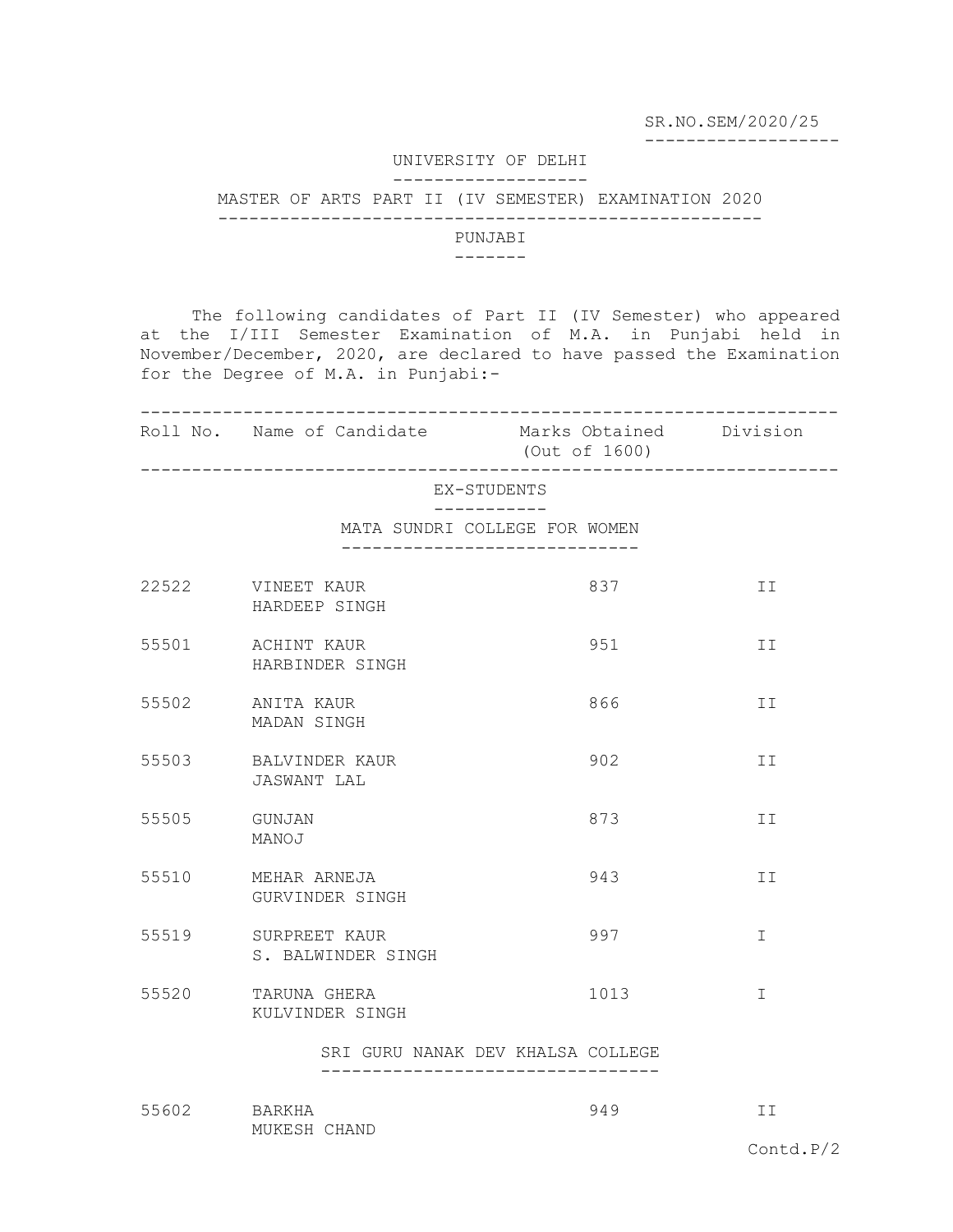$- 2 -$ UNIVERSITY OF DELHI ------------------- M.A. IN PUNJABI PART II (IV SEMESTER) EXAMINATION 2020 ----------------------------------------------------- -------------------------------------------------------------------- Roll No. Name of Candidate Marks Obtained Division (Out of 1600) -------------------------------------------------------------------- EX-STUDENTS ----------- SRI GURU NANAK DEV KHALSA COLLEGE --------------------------------- 55605 HARPAL SINGH 987 I NARINDER SINGH 55606 KAJAL RAJPUT 961 I MAHESH RAJPUT 55614 SATNAM SINGH 911 911 II MANJIT SINGH 55615 SHIVANI SINGH 1012 I RAKESH SINGH 55701 DEEPA 871 II SOHAN LAL NAWARIA 70562 RAJAN ANAND 828 II HARISH KUMAR The result of the remaining candidates is shown as under:-ER-Essential reappear. -------------------------------------------------------------------- Roll No. Name of Candidate Result -------------------------------------------------------------------- EX-STUDENTS ----------- S.G.T.B. KHALSA COLLEGE ----------------------- 22454 JASPREET KAUR Sem.-III-229/400 RAVINDER SINGH MATA SUNDRI COLLEGE FOR WOMEN ----------------------------- 55517 SIMRAN KAUR SAINI Sem.-III-ER-304(i) HARJEET SINGH